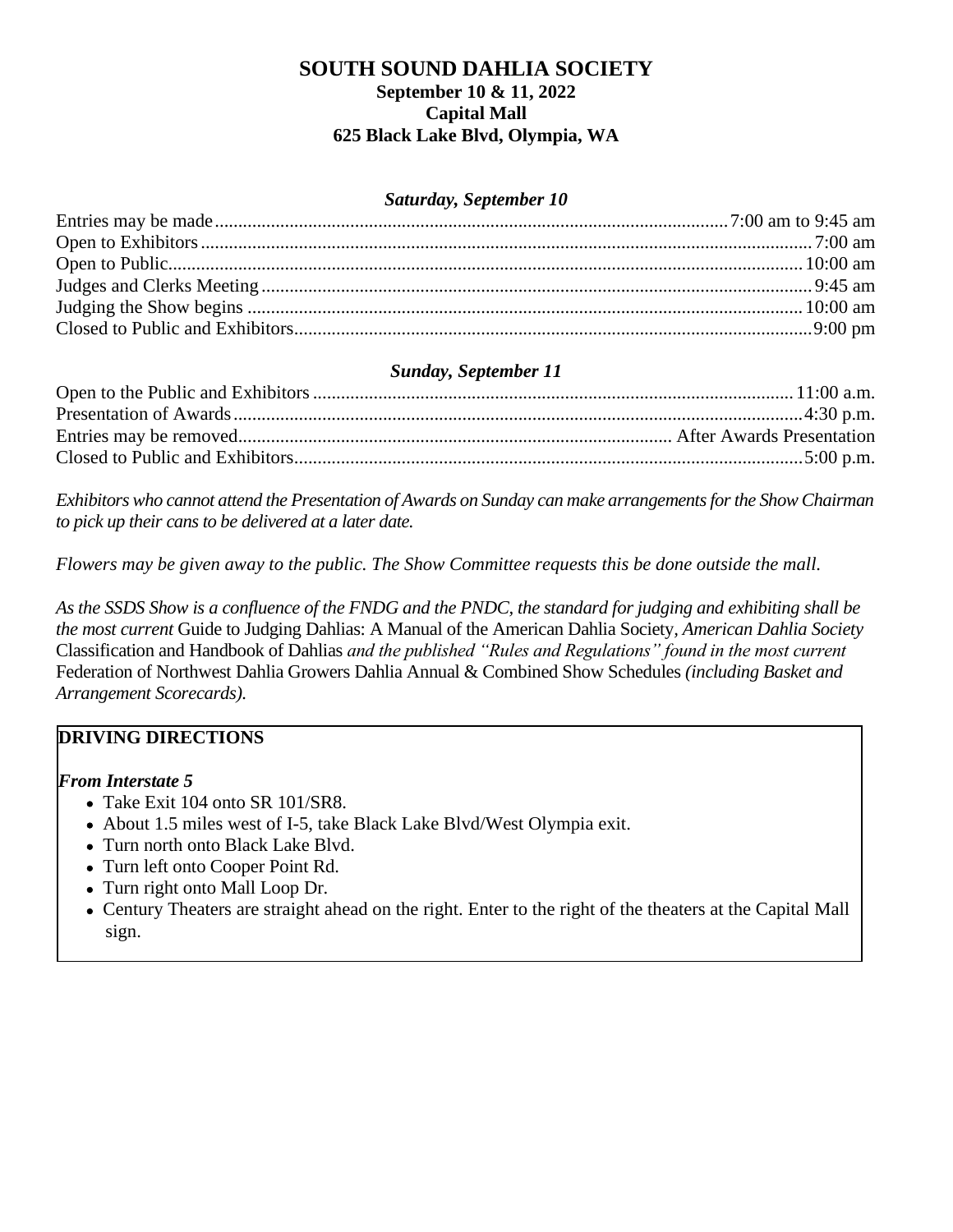## **SOUTH SOUND DAHLIA SOCIETY**

## **SPECIAL ENTRIES**

*Novice - Pink Tags; Amateur - Yellow Tags; Open - White Tags*

### **FULLY DOUBLE DAHLIA OF THE YEAR –** *Clearview Edie* **(**Single-bloom entry*)*

| Amateur. |  |
|----------|--|
|          |  |

# **OPEN-CENTERED DAHLIA OF THE YEAR –** *Kelsey Dwarf* **(**Triple-bloom entry**)**

## **SSDS CHALLENGE FLOWER** – *Clearview Jennae* (single-bloom entry)

Novice ................................................................................................................................................ Class 263A Amateur...............................................................................................................................................Class 263B Open....................................................................................................................................................Class 263C *Clearview Jennae is a purple miniature formal decorative introduced by the Parshalls of the Snohomish County Dahlia Society. Entry fee is \$5.00 (per plant/tuber). There is no limit to the number of entries exhibited. Cash prize in each class will be one-third of the total entry fees. In addition, all exhibitors will receive a ticket for each entry made from which one ticket will drawn at random for a \$25 cash prize. Contact Jim Culp to enter.*

### **OPEN TO ALL**

*Use White Tags*

| Single-bloom entry.                                                                                                                                       |  |
|-----------------------------------------------------------------------------------------------------------------------------------------------------------|--|
| Single-bloom entry. Any origination with the prefix Tahoma, Jacs, or Verrone's (representing L & V Connell, J<br>& C Stout, R & S Verrone). Score: 4-6-2. |  |
| Triple-bloom entry. One fully double bloom and two open-centered blooms.                                                                                  |  |
| Triple-bloom entry.                                                                                                                                       |  |
| Triple-bloom entry                                                                                                                                        |  |
| Triple-bloom entry                                                                                                                                        |  |